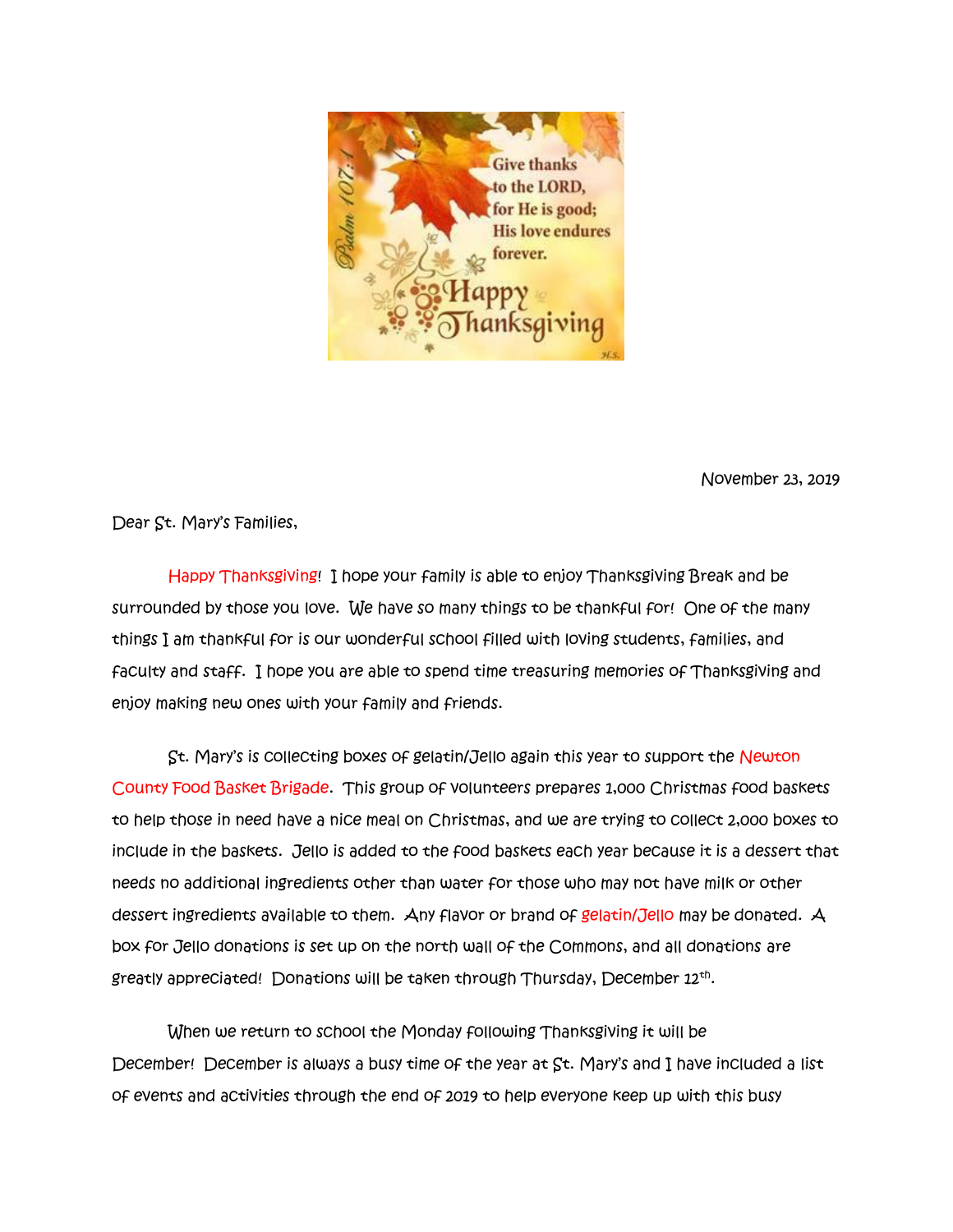time. Please note important dates like Christmas programs for your child and make plans now to attend. Wednesday, December 4<sup>th</sup> is our next Charity Dress Day. Home and School is trying something different this year for the December charity dress day and details about this month's selection should have been included in your Communicator Envelope this week.

 Next week is a shortened week due to the Thanksgiving holiday. We will have a full day of school on Tuesday and After-School Care and the afternoon bus WILL be available.

Important Dates to Remember:

| Wednesday, November 27th -             | <b>Thanksgiving Break</b>          |
|----------------------------------------|------------------------------------|
| Sunday, December $1^{st}$              |                                    |
|                                        |                                    |
| Sunday, December $1^{st}$              | First Sunday of Advent             |
|                                        |                                    |
| Tuesday, December 3rd                  | First Tuesday at Club 609          |
|                                        |                                    |
| Wednesday, December $4th$              | Charity Dress Day                  |
|                                        |                                    |
| Friday, December 6th                   | Feast Day of St. Nicholas          |
|                                        |                                    |
|                                        | Home and School Meeting, 7:45 a.m. |
|                                        |                                    |
| Wednesday, December 21 <sup>th</sup> - | Secret Santa Shop at St. Mary's    |
| Thursday, December 12th                |                                    |